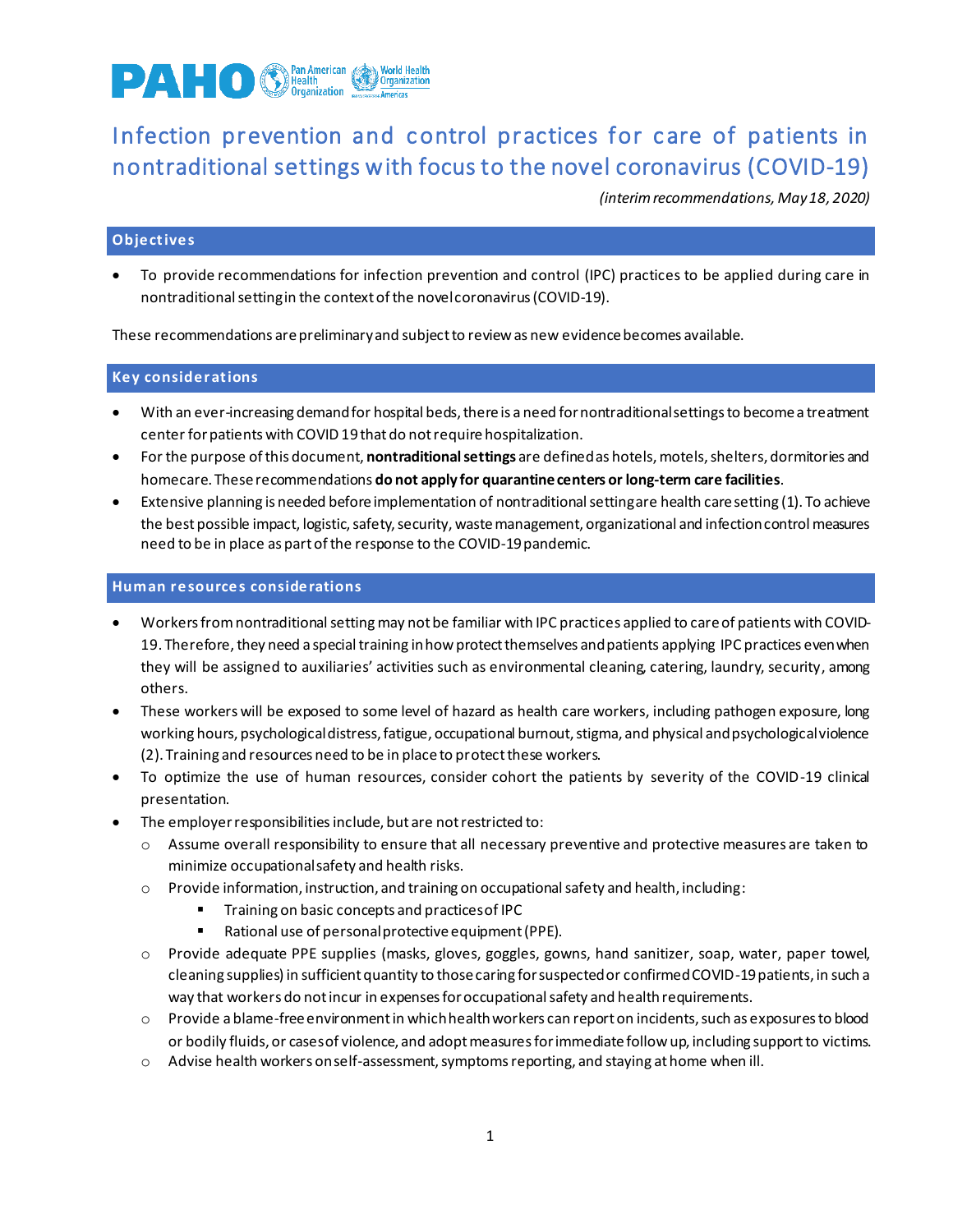

#### **Administ rat ive measures**

- Ensure that an IPC practitioner is available to address questions and review the practices at least weekly (3).
- The manager should keep a list of all workers and their duties and period of work.
- Provide thermometers and brochure to workers who have contact with patient environment to register their body temperature.
- Follow up on employees with unexplained absences to determine their health status.
- Keep track of any unprotected exposure.
- Establish strategies to guarantee uptake of healthcare workers and to post exposure consultations.
- Have in place guidelines for caring for health workers exposed to COVID-19 in health facilities, as well as management of occupational exposure to the virus(4).
- Use notification systems to record, analyze and disseminate results with surveillance purposes.

## **Infect ion Prevent ion and Control measures**

### Clinic al c are

- Follow IPC recommendation for clinical care of patients with COVID-19(5).
- Wash hands before entering in the room and immediately after leaving the room, as well as aftertouching a patient, before clean/aseptic procedures, after body fluid exposure/risk, and after touching patient surroundings\* .
- Use complete PPE (long-sleeved gowns, medical mask, google or face shield and gloves) to enter in the room and perform regular care activity [\(Table 1](#page-1-0)).
- Remove and dispose PPE after leaving the area in a suitable receptacle.
- Install stations or alcohol gel dispensers for hand hygiene through the facility.

#### <span id="page-1-0"></span>**Table 1 – Use of personal protective equipment according to activities in nontraditional settings in the context of COVID-19**

| Type of activity                            | <b>Hand hygiene</b> | Gown | <b>Medical mask</b> | Goggle | <b>Gloves</b> |
|---------------------------------------------|---------------------|------|---------------------|--------|---------------|
| Inside room care of<br>patients or cleaning |                     | X    |                     | X      | X             |
| Outside room<br>cleaning (patient area)     |                     |      |                     |        | X             |
| Outside room                                |                     |      |                     |        |               |
| cleaning<br>(administrative area)           |                     |      |                     |        | X             |

#### **Environmental cleaning**

- [Table 2](#page-2-0) provides information about environmental cleaning, disinfection and waste management considerations for nontraditional settings. As much as possible remove no-wiping surfaces form the room before receiving patients (e.g. rugs, chairs, armchairs, sofas etc.)
- Consider implementing a process for patients in a good health status to support the daily cleaning of their room.
- Many disinfectants can be used for environmental disinfection; WHO recommends chlorine solution at 0.1% (final concentration) for large surfaces or alcohols 70% (final concentration) for small surfaces because those are wide

<sup>\*</sup> For more information on Hand Hygiene, please refer to [https://www.who.int/gpsc/5may/background/5moments/en/.](https://www.who.int/gpsc/5may/background/5moments/en/)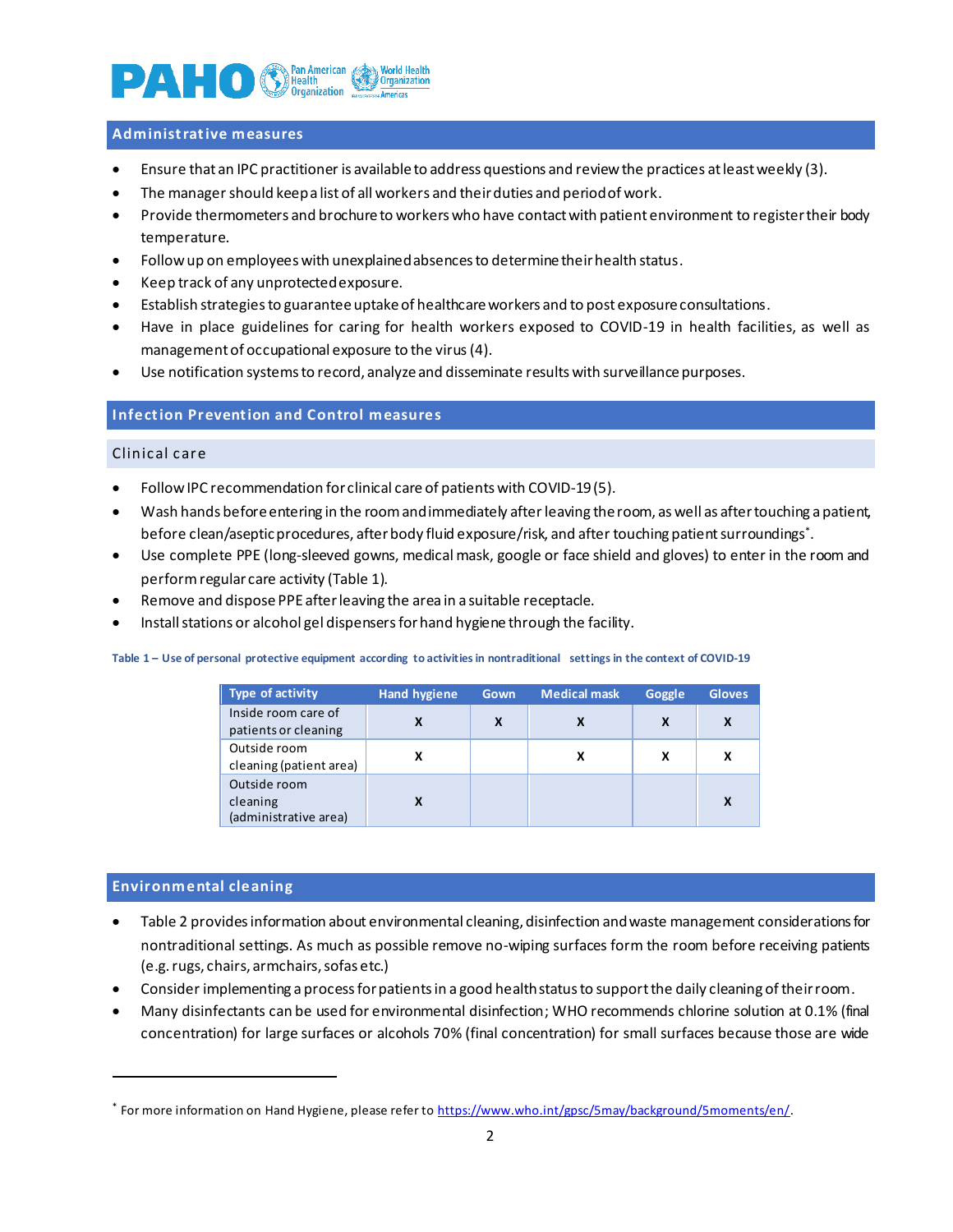

available and less expensive. † Each disinfectant has it contact time and is important to follow the label for instructions (5, 6, 7)[,\(Table 3](#page-3-0)).

- High contact surfaces, such as bed head, side tables, TV control, door should be cleaned at least twice a day
- Floor, surfaces and bathroomsshould be cleaned daily.
- Terminal cleaning should be done once a week or/and when the patient is discharged and before the new patient entersin the room.
- Terminal cleaning should be done by trained cleaning staff wearing complete PPE (long-sleeved gowns, mask, google or face shield and gloves), because the risk of use of chemicals a heavy-duty glove should be wear over the latex glove.

|                                      | Outdoor area and administrative area (*)                                                                                                                                                                                                                                 | Inpatient area/ rooms                                                                                                                                                                                                                                                    |  |
|--------------------------------------|--------------------------------------------------------------------------------------------------------------------------------------------------------------------------------------------------------------------------------------------------------------------------|--------------------------------------------------------------------------------------------------------------------------------------------------------------------------------------------------------------------------------------------------------------------------|--|
| <b>Classification of the</b><br>area | No risk area for COVID-19                                                                                                                                                                                                                                                | Risk area for COVID-19                                                                                                                                                                                                                                                   |  |
| Waste management                     | All waste bin should be bins for regular waste. Waste<br>generated at office, as well as wrapping, kitchen<br>waste, sweeping is considered general waste.                                                                                                               | All waste coming from the isolation area/inpatient's<br>area (including PPE) is considered an infectious<br>hazards waste and needs to follow the protocol for<br>treatment of this type of waste.                                                                       |  |
|                                      | Cleaning staff should wear heavy duty gloves when<br>performing cleaning and disinfection activities.                                                                                                                                                                    | Cleaning staff should wear the same PPE as healthcare<br>workers to enter in a room with patient (long-sleeved<br>gowns, disposable gloves, medical mask, goggle or<br>face shield and mask) or to perform terminal cleaning.                                            |  |
| <b>Cleaning and</b><br>disinfection  | High touch surfaces should be cleaned and disinfected<br>more frequently (twice a day) such as common areas,<br>tables, hard-backed chairs, doorknobs, light switches,<br>phones, tablets, touch screens, remote controls,<br>keyboards, handles, desks, toilets, sinks. | High touch surfaces should be cleaned and disinfected<br>more frequently (twice a day) such as common areas,<br>tables, hard-backed chairs, doorknobs, light switches,<br>phones, tablets, touch screens, remote controls,<br>keyboards, handles, desks, toilets, sinks. |  |
|                                      |                                                                                                                                                                                                                                                                          | Terminal cleaning should include all room areas and<br>consists of cleaning and disinfection and performed<br>weekly or between patients.                                                                                                                                |  |
|                                      |                                                                                                                                                                                                                                                                          | Floor and surfaces should be cleaned with water and<br>soap and disinfected daily.                                                                                                                                                                                       |  |
|                                      | Follow the usual cleaning recommendation and use<br>the usual cleaning products for those areas.                                                                                                                                                                         | If weather condition permits keep window open<br>during the cleaning and disinfection process.                                                                                                                                                                           |  |
| Laundry                              |                                                                                                                                                                                                                                                                          | Place soiled linen into bags/containers at point of care.<br>Handle soiled linen with minimum agitation to avoid<br>contamination.                                                                                                                                       |  |
|                                      | Does not apply.                                                                                                                                                                                                                                                          | Do not sort the linen before laundry and avoid<br>washing cloths by hand.<br>Wear full PPE (gowns, mask, google or face shield and                                                                                                                                       |  |
|                                      |                                                                                                                                                                                                                                                                          | gloves) when handling used or soiled linen.                                                                                                                                                                                                                              |  |
| <b>Food service</b>                  | Does not apply.                                                                                                                                                                                                                                                          | If reusable plates and utensil are used, they should be<br>cleaned with water and soap following the standard<br>procedures.                                                                                                                                             |  |

#### <span id="page-2-0"></span>**Table 2 – Environmental cleaning, disinfection and waste management considerations in nontraditional settings in the context of COVID-19**

**(\*) patient transit or no patient area**

<sup>&</sup>lt;sup>†</sup> For more information on the use of disinfectants for use against SARS-CoV-2, please refer to [https://www.epa.gov/pesticide](https://www.epa.gov/pesticide-registration/list-n-disinfectants-use-against-sars-cov-2)[registration/list-n-disinfectants-use-against-sars-cov-2.](https://www.epa.gov/pesticide-registration/list-n-disinfectants-use-against-sars-cov-2) Access date May 7, 2020.